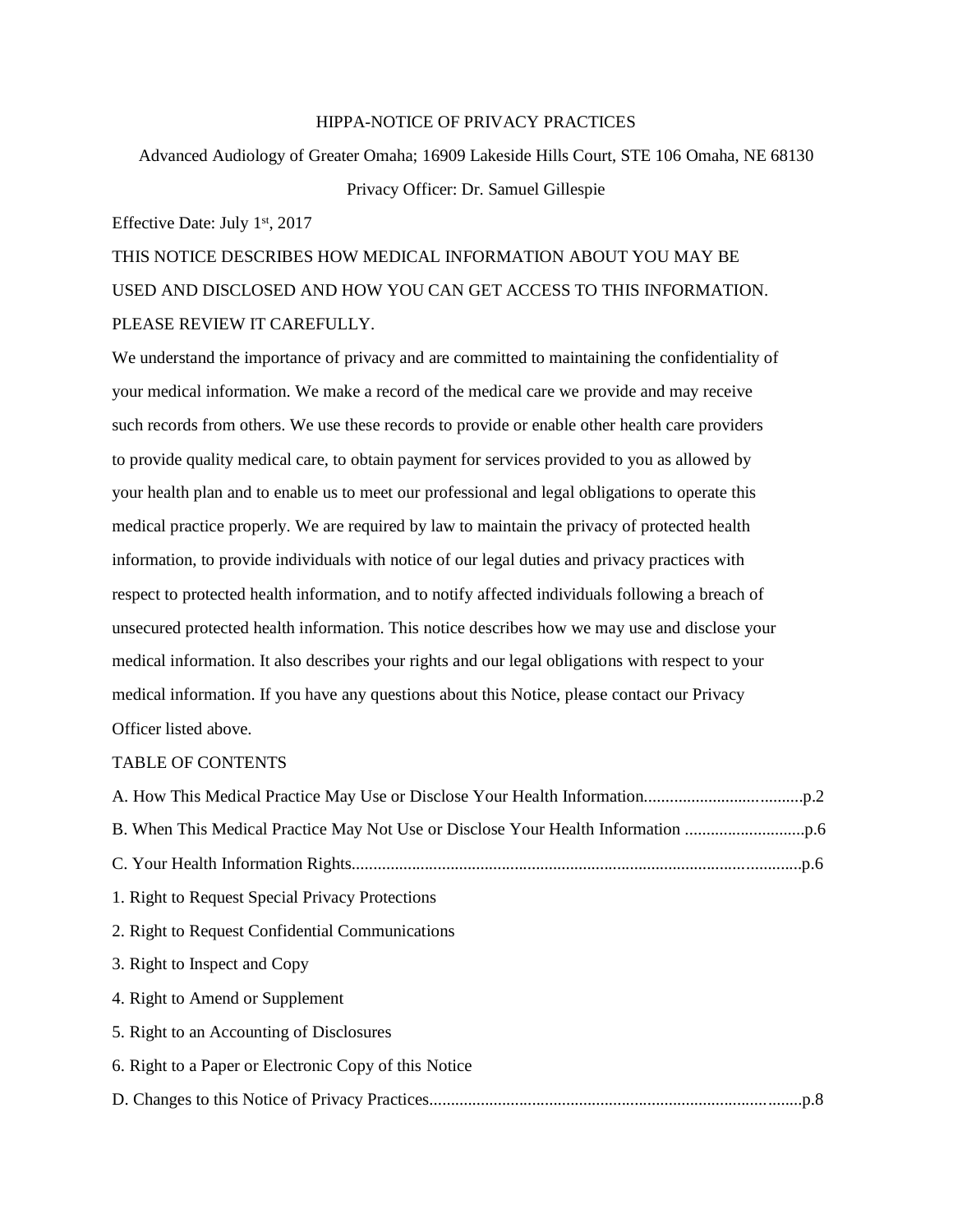E. Complaints..........................................................................................................................................p.8

A. How This Medical Practice May Use or Disclose Your Health Information This medical practice collects health information about you and stores it in a chart [and on a computer][and in an electronic health record/personal health record]. This is your medical record. The medical record is the property of this medical practice, but the information in the medical record belongs to you. The law permits us to use or disclose your health information for the following purposes:

1. Treatment. We use medical information about you to provide your medical care. We disclose medical information to our employees and others who are involved in providing the care you need. For example, we may share your medical information with other physicians or other health care providers who will provide services that we do not provide. Or we may share this information with a pharmacist who needs it to dispense a prescription to you, or a laboratory that performs a test. We may also disclose medical information to members of your family or others who can help you when you are sick or injured, or after you die.

2. Payment. We use and disclose medical information about you to obtain payment for the services we provide. For example, we give your health plan the information it requires before it will pay us. We may also disclose information to other health care providers to assist them in obtaining payment for services they have provided to you.

3. Health Care Operations. We may use and disclose medical information about you to operate this medical practice. For example, we may use and disclose this information to review and improve the quality of care we provide, or the competence and qualifications of our professional staff. Or we may use and disclose this information to get your health plan to authorize services or referrals. We may also use and disclose this information as necessary for medical reviews, legal services and audits, including fraud and abuse detection and compliance programs and business planning and management. We may also share your medical information with our "business associates," such as our billing service, that perform administrative services for us. We have a written contract with each of these business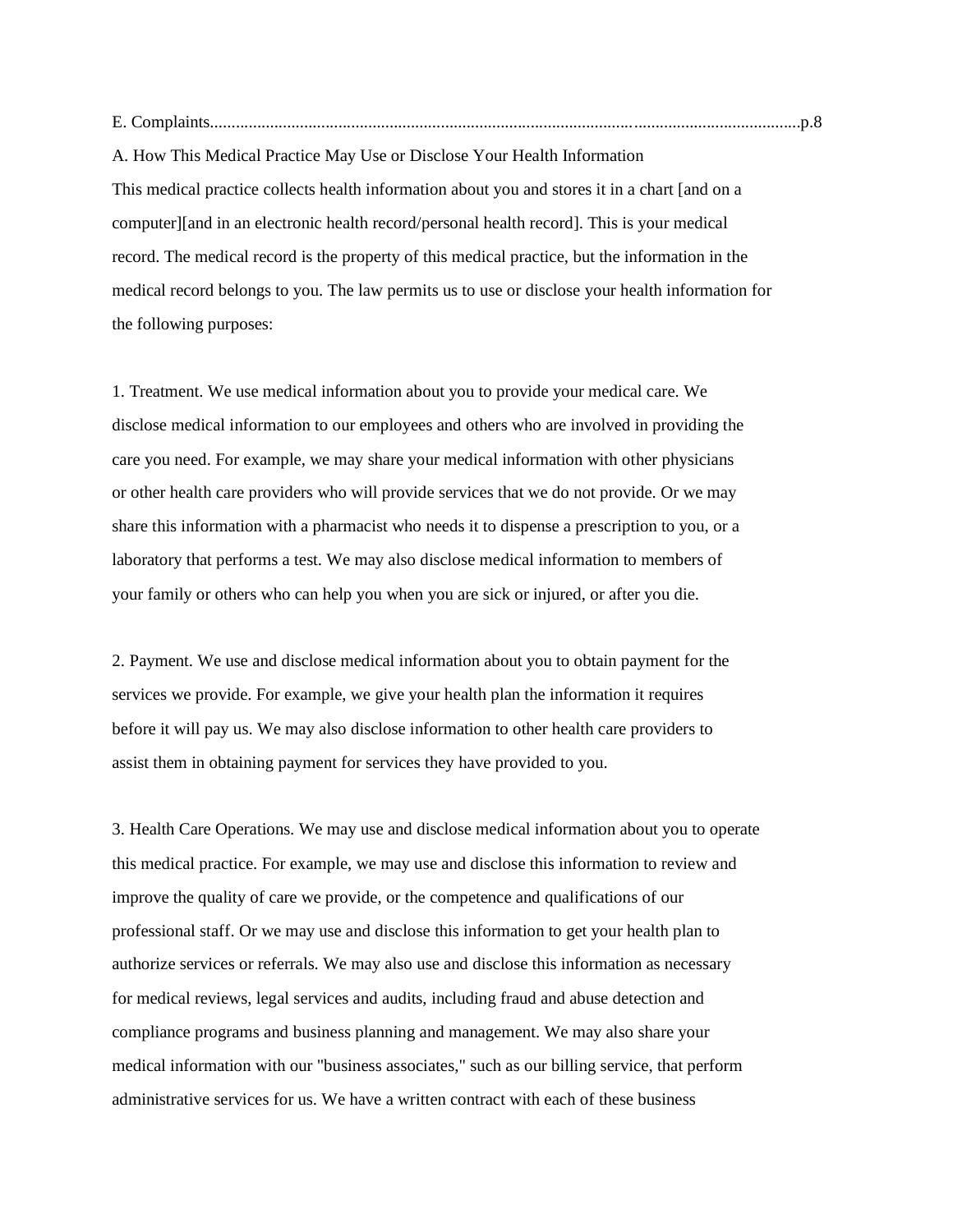associates that contains terms requiring them and their subcontractors to protect the confidentiality and security of your protected health information. We may also share your information with other health care providers, health care clearinghouses or health plans that have a relationship with you, when they request this information to help them with their quality assessment and improvement activities, their patient-safety activities, their population-based efforts to improve health or reduce health care costs, their protocol development, case management or care-coordination activities, their review of competence, qualifications and performance of health care professionals, their training programs, their accreditation, certification or licensing activities, or their health care fraud and abuse detection and compliance efforts.

5. Sign In Sheet. We may use and disclose medical information about you by having you sign in when you arrive at our office. We may also call out your name when we are ready to see you.

6. Notification and Communication With Family. We may disclose your health information to notify or assist in notifying a family member, your personal representative or another person responsible for your care about your location, your general condition or, unless you had instructed us otherwise, in the event of your death. In the event of a disaster, we may disclose information to a relief organization so that they may coordinate these notification efforts. We may also disclose information to someone who is involved with your care or helps pay for your care. If you are able and available to agree or object, we will give you the opportunity to object prior to making these disclosures, although we may disclose this information in a disaster even over your objection if we believe it is necessary to respond to the emergency circumstances. If you are unable or unavailable to agree or object, our health professionals will use their best judgment in communication with your family and others.

7. Marketing. Provided we do not receive any payment for making these communications, we may contact you to give you information about products or services related to your treatment, case management or care coordination, or to direct or recommend other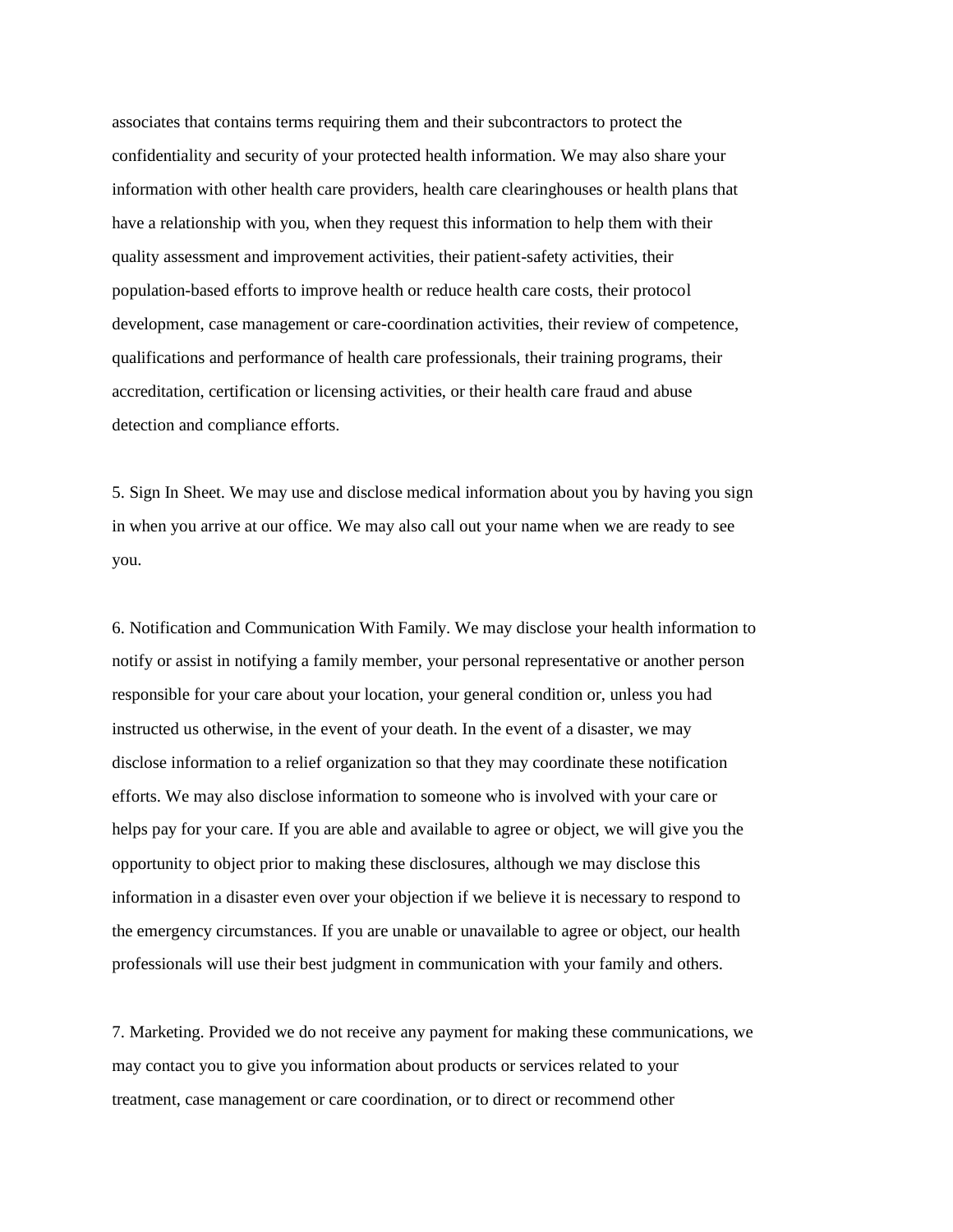treatments, therapies, health care providers or settings of care that may be of interest to you. We may similarly describe products or services provided by this practice and tell you which health plans this practice participates in. We may also encourage you to maintain a healthy lifestyle and get recommended tests, participate in a disease management program, provide you with small gifts, tell you about government sponsored health programs or encourage you to purchase a product or service when we see you, for which we may be paid. Finally, we may receive compensation which covers our cost of reminding you to take and refill your medication, or otherwise communicate about a drug or biologic that is currently prescribed for you. We will not otherwise use or disclose your medical information for marketing purposes or accept any payment for other marketing communications without your prior written authorization. The authorization will disclose whether we receive any compensation for any marketing activity you authorize, and we will stop any future marketing activity to the extent you revoke that authorization.

8. Sale of Health Information. We will not sell your health information without your prior written authorization. The authorization will disclose that we will receive compensation for your health information if you authorize us to sell it, and we will stop any future sales of your information to the extent that you revoke that authorization.

9. Required by Law. As required by law, we will use and disclose your health information, but we will limit our use or disclosure to the relevant requirements of the law. When the law requires us to report abuse, neglect or domestic violence, or respond to judicial or administrative proceedings, or to law enforcement officials, we will further comply with the requirement set forth below concerning those activities.

10. Public Health. We may, and are sometimes required by law, to disclose your health information to public health authorities for purposes related to: preventing or controlling disease, injury or disability; reporting child, elder or dependent adult abuse or neglect; reporting domestic violence; reporting to the Food and Drug Administration problems with products and reactions to medications; and reporting disease or infection exposure. When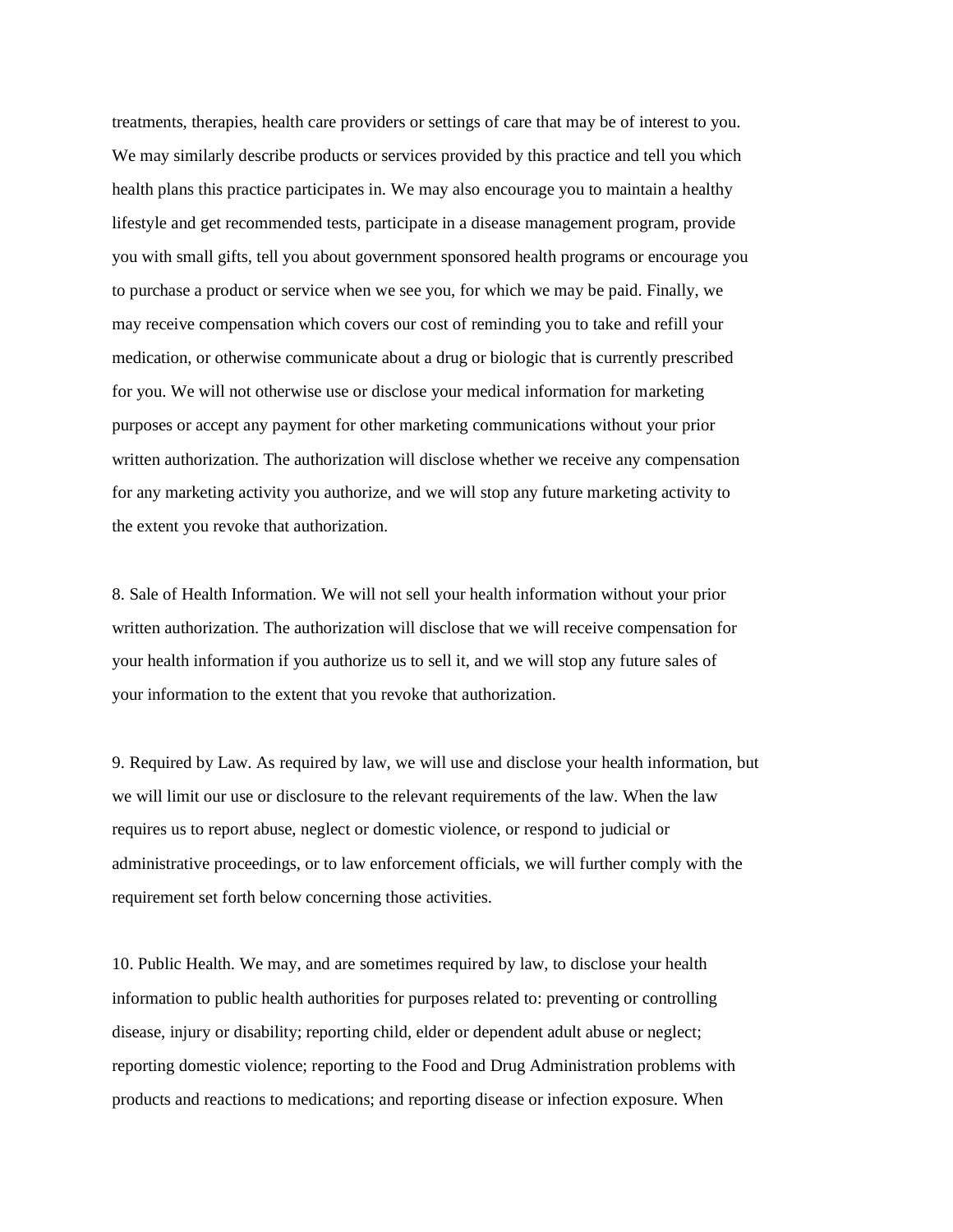we report suspected elder or dependent adult abuse or domestic violence, we will inform you or your personal representative promptly unless in our best professional judgment, we believe the notification would place you at risk of serious harm or would require informing a personal representative we believe is responsible for the abuse or harm.

11. Health Oversight Activities. We may, and are sometimes required by law, to disclose your health information to health oversight agencies during the course of audits, investigations, inspections, licensure and other proceedings, subject to the limitations imposed by law.

12. Judicial and Administrative Proceedings. We may, and are sometimes required by law, to disclose your health information in the course of any administrative or judicial proceeding to the extent expressly authorized by a court or administrative order. We may also disclose information about you in response to a subpoena, discovery request or other lawful process if reasonable efforts have been made to notify you of the request and you have not objected, or if your objections have been resolved by a court or administrative order.

13. Law Enforcement. We may, and are sometimes required by law, to disclose your health information to a law enforcement official for purposes such as identifying or locating a suspect, fugitive, material witness or missing person, complying with a court order, warrant, grand jury subpoena and other law enforcement purposes.

14. Coroners. We may, and are often required by law, to disclose your health information to coroners in connection with their investigations of deaths.

15. Organ or Tissue Donation. We may disclose your health information to organizations involved in procuring, banking or transplanting organs and tissues.

16. Public Safety. We may, and are sometimes required by law, to disclose your health information to appropriate persons in order to prevent or lessen a serious and imminent threat to the health or safety of a particular person or the general public.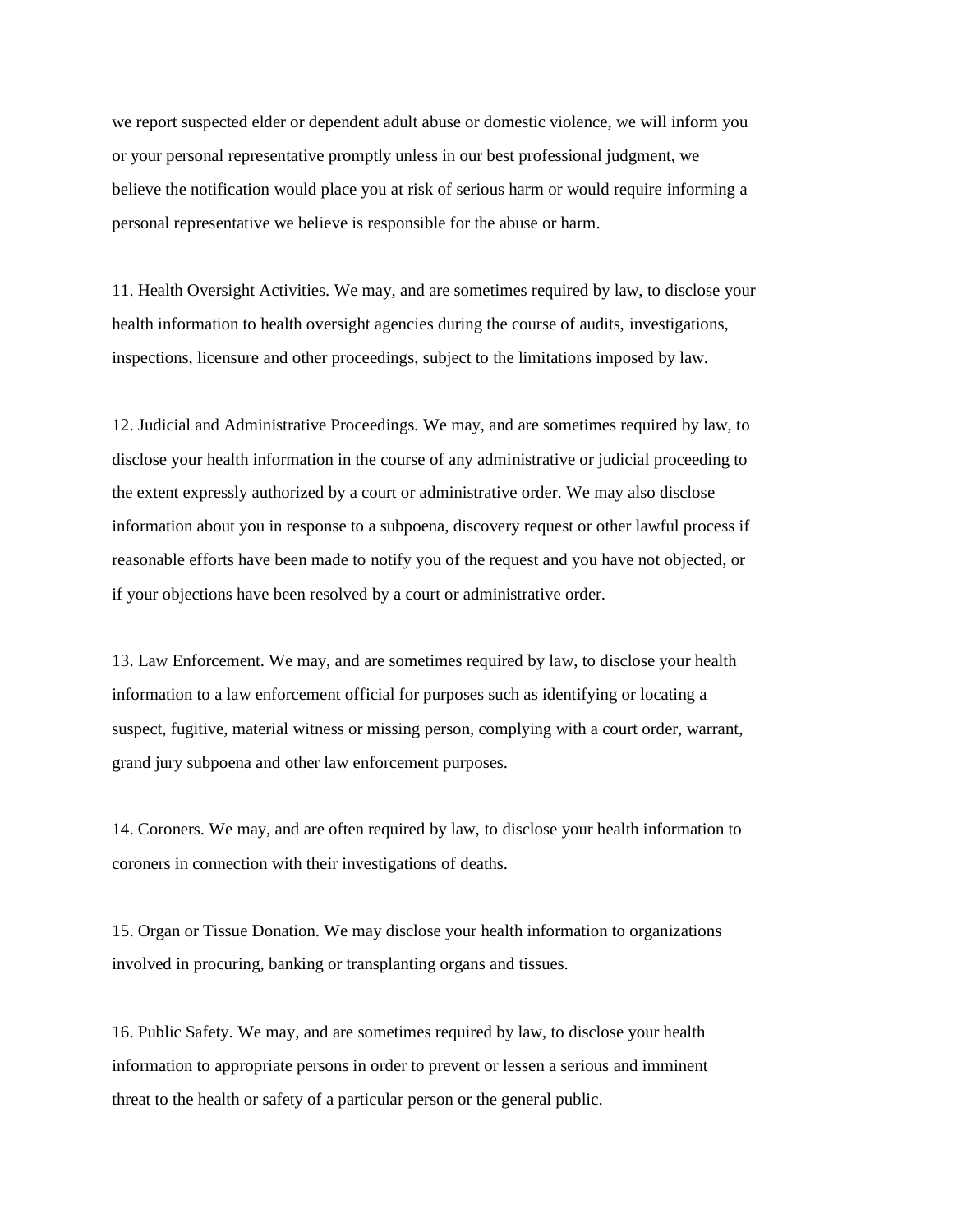17. Proof of Immunization. We will disclose proof of immunization to a school that is required to have it before admitting a student where you have agreed to the disclosure on behalf of yourself or your dependent.

18. Specialized Government Functions. We may disclose your health information for military or national security purposes or to correctional institutions or law enforcement officers that have you in their lawful custody.

19. Workers' Compensation. We may disclose your health information as necessary to comply with workers' compensation laws. For example, to the extent your care is covered by workers' compensation, we will make periodic reports to your employer about your condition. We are also required by law to report cases of occupational injury or occupational illness to the employer or workers' compensation insurer.

20. Change of Ownership. In the event that this medical practice is sold or merged with another organization, your health information/record will become the property of the new owner, although you will maintain the right to request that copies of your health information be transferred to another physician or medical group.

21. Breach Notification. In the case of a breach of unsecured protected health information, we will notify you as required by law. If you have provided us with a current e-mail address, we may use e-mail to communicate information related to the breach. In some circumstances our business associate may provide the notification. We may also provide notification by other methods as appropriate.

22. Psychotherapy Notes. We will not use or disclose your psychotherapy notes without your prior written authorization except for the following: 1) use by the originator of the notes for your treatment, 2) for training our staff, students and other trainees, 3) to defend ourselves if you sue us or bring some other legal proceeding, 4) if the law requires us to disclose the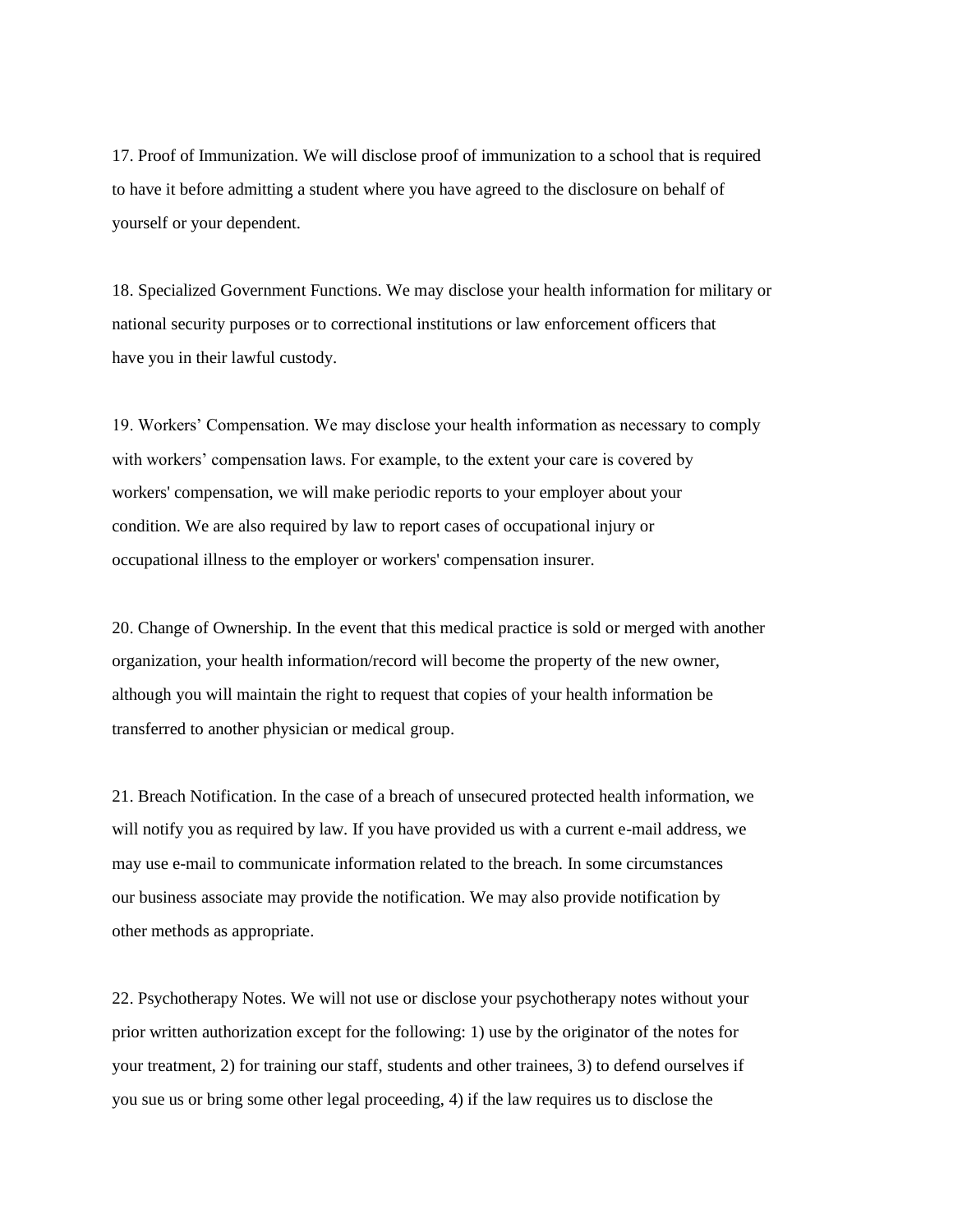information to you or the Secretary of HHS or for some other reason, 5) in response to health oversight activities concerning your psychotherapist, 6) to avert a serious and imminent threat to health or safety, or 7) to the coroner or medical examiner after you die. To the extent you revoke an authorization to use or disclose your psychotherapy notes, we will stop using or disclosing these notes.

23. Research. We may disclose your health information to researchers conducting research with respect to which your written authorization is not required as approved by an Institutional Review Board or privacy board, in compliance with governing law.

24. Fundraising. We may use or disclose your demographic information in order to contact you for our fundraising activities. For example, we may use the dates that you received treatment, the department of service, your treating physician, outcome information and health insurance status to identify individuals that may be interested in participating in fundraising activities. If you do not want to receive these materials, notify the Privacy Officer listed at the top of this Notice of Privacy Practices and we will stop any further fundraising communications. Similarly, you should notify the Privacy Officer if you decide you want to start receiving these solicitations again.

B. When This Medical Practice May Not Use or Disclose Your Health Information Except as described in this Notice of Privacy Practices, this medical practice will, consistent with its legal obligations, not use or disclose health information which identifies you without your written authorization. If you do authorize this medical practice to use or disclose your health information for another purpose, you may revoke your authorization in writing at any time.

#### C. Your Health Information Rights

1. Right to Request Special Privacy Protections. You have the right to request restrictions on certain uses and disclosures of your health information by a written request specifying what information you want to limit, and what limitations on our use or disclosure of that information you wish to have imposed. If you tell us not to disclose information to your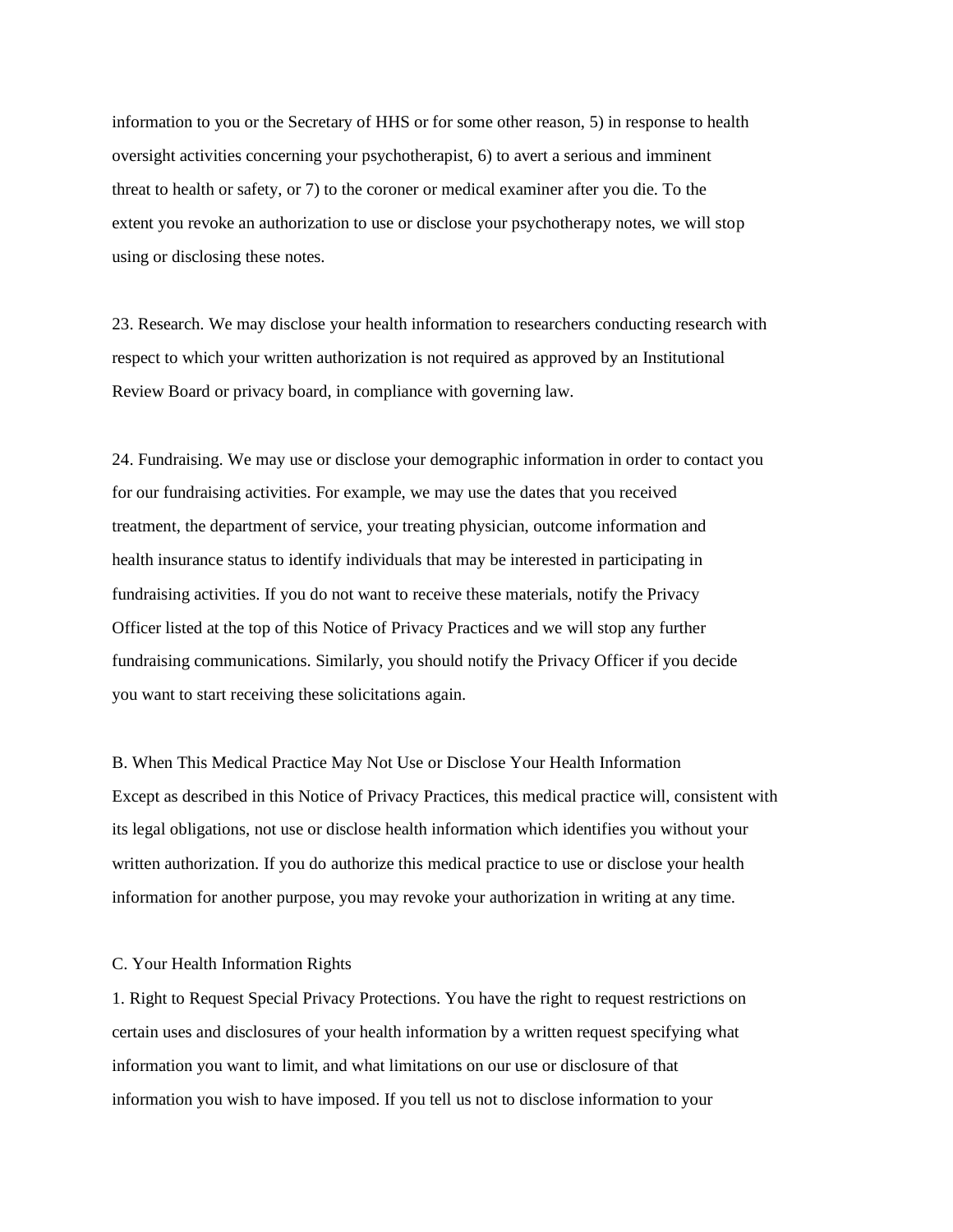commercial health plan concerning health care items or services for which you paid for in full out-of-pocket, we will abide by your request, unless we must disclose the information for treatment or legal reasons. We reserve the right to accept or reject any other request, and will notify you of our decision.

2. Right to Request Confidential Communications. You have the right to request that you receive your health information in a specific way or at a specific location. For example, you may ask that we send information to a particular e-mail account or to your work address. We will comply with all reasonable requests submitted in writing which specify how or where you wish to receive these communications.

3. Right to Inspect and Copy. You have the right to inspect and copy your health information, with limited exceptions. To access your medical information, you must submit a written request detailing what information you want access to, whether you want to inspect it or get a copy of it, and if you want a copy, your preferred form and format. We will provide copies in your requested form and format if it is readily producible, or we will provide you with an alternative format you find acceptable, or if we can't agree and we maintain the record in an electronic format, your choice of a readable electronic or hardcopy format. We will also send a copy to any other person you designate in writing. We will charge a reasonable fee which covers our costs for labor, supplies, postage, and if requested and agreed to in advance, the cost of preparing an explanation or summary. We may deny your request under limited circumstances. If we deny your request to access your child's records or the records of an incapacitated adult you are representing because we believe allowing access would be reasonably likely to cause substantial harm to the patient, you will have a right to appeal our decision. If we deny your request to access your psychotherapy notes, you will have the right to have them transferred to another mental health professional.

4. Right to Amend or Supplement. You have a right to request that we amend your health information that you believe is incorrect or incomplete. You must make a request to amend in writing, and include the reasons you believe the information is inaccurate or incomplete.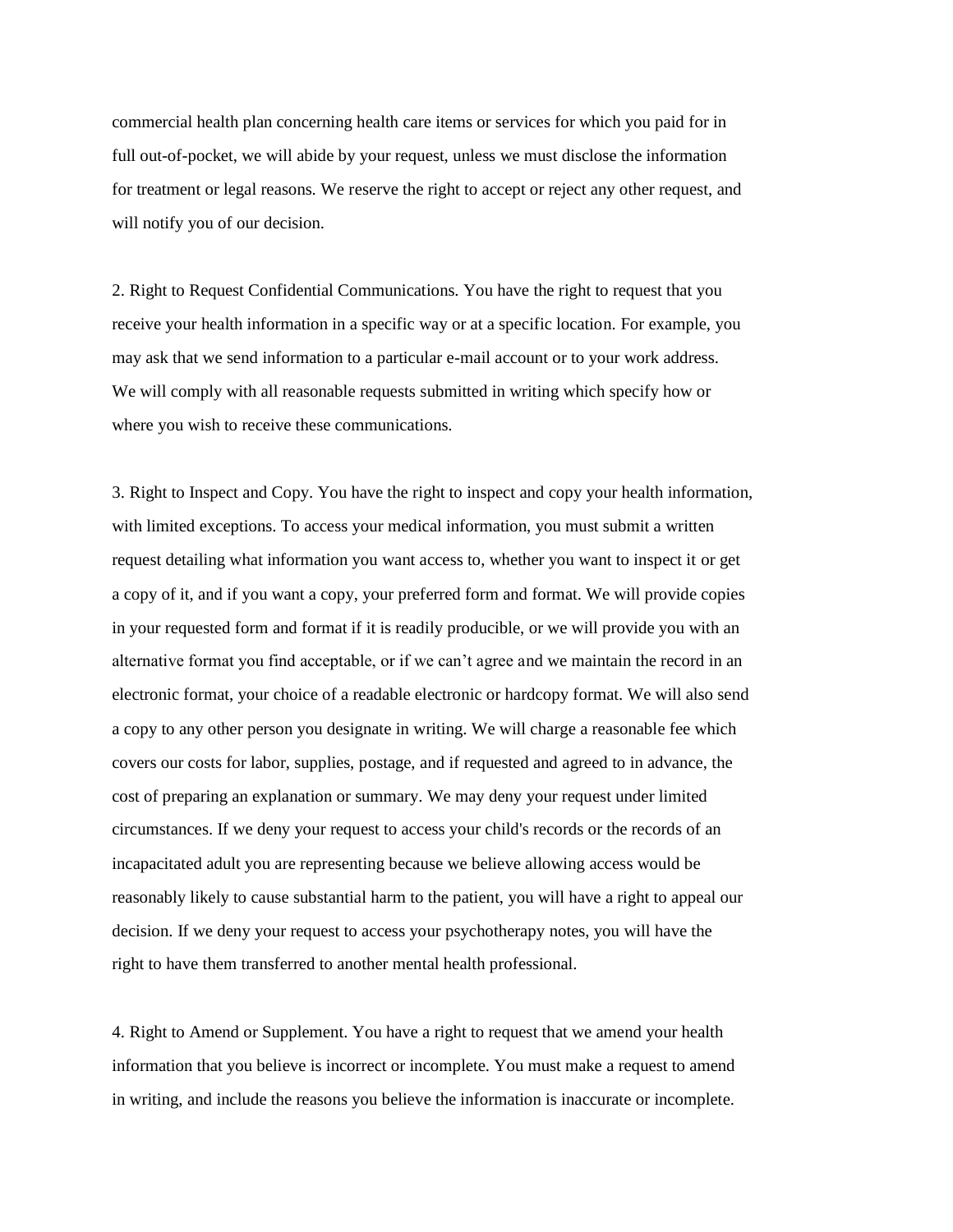We are not required to change your health information, and will provide you with information about this medical practice's denial and how you can disagree with the denial. We may deny your request if we do not have the information, if we did not create the information (unless the person or entity that created the information is no longer available to make the amendment), if you would not be permitted to inspect or copy the information at issue, or if the information is accurate and complete as is. If we deny your request, you may submit a written statement of your disagreement with that decision, and we may, in turn, prepare a written rebuttal. All information related to any request to amend will be maintained and disclosed in conjunction with any subsequent disclosure of the disputed information.

5. Right to an Accounting of Disclosures. You have a right to receive an accounting of disclosures of your health information made by this medical practice, except that this medical practice does not have to account for the disclosures provided to you or pursuant to your written authorization, or as described in paragraphs 1 (treatment), 2 (payment), 3 (health care operations), 6 (notification and communication with family) and 18 (specialized government functions) of Section A of this Notice of Privacy Practices or disclosures for purposes of research or public health which exclude direct patient identifiers, or which are incident to a use or disclosure otherwise permitted or authorized by law, or the disclosures to a health oversight agency or law enforcement official to the extent this medical practice has received notice from that agency or official that providing this accounting would be reasonably likely to impede their activities.

6. Right to a Paper or Electronic Copy of this Notice. You have a right to notice of our legal duties and privacy practices with respect to your health information, including a right to a paper copy of this Notice of Privacy Practices, even if you have previously requested its receipt by e-mail.

If you would like to have a more detailed explanation of these rights or if you would like to exercise one or more of these rights, contact our Privacy Officer listed at the top of this Notice of Privacy Practices.